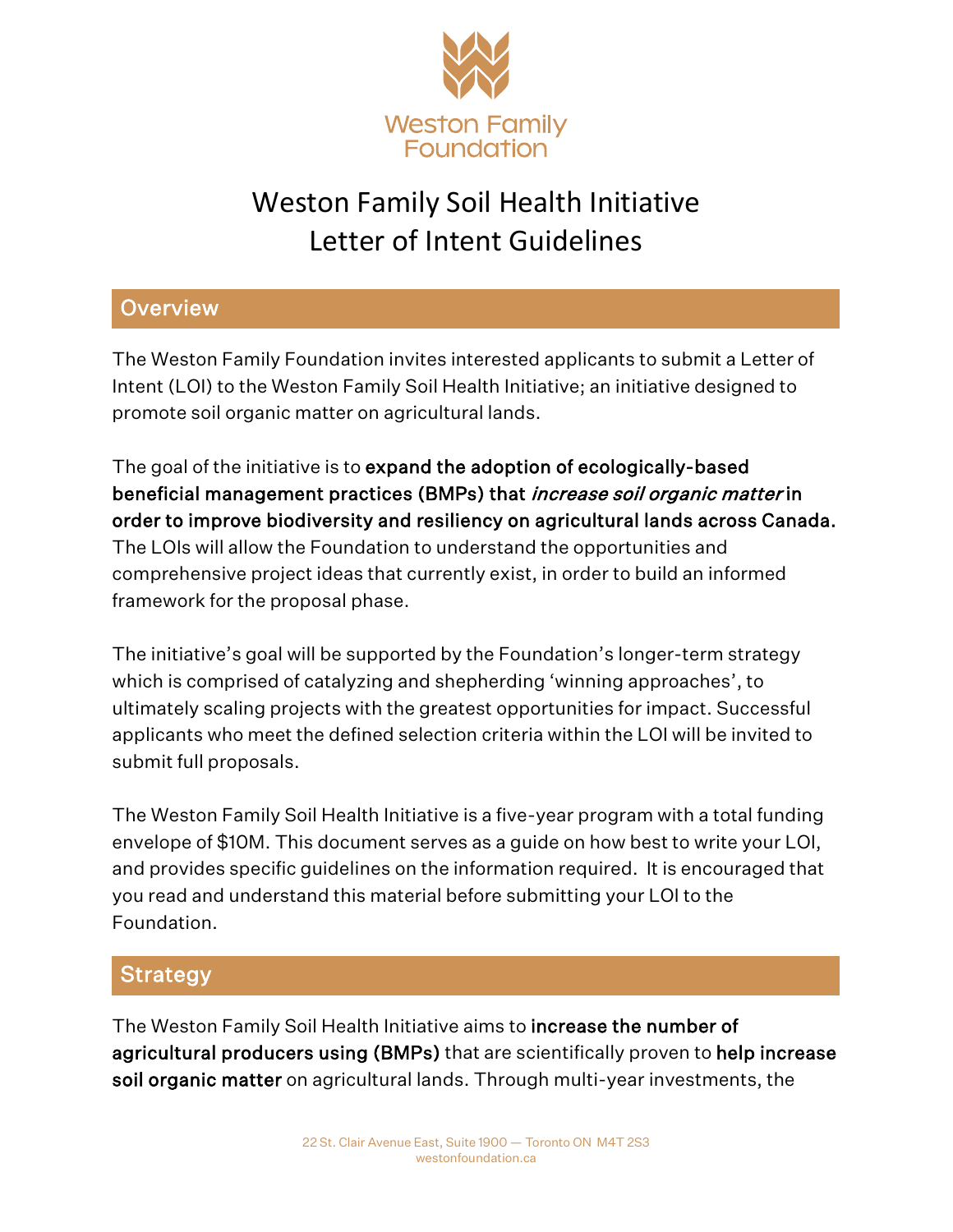initiative aims to promote a behavioural shift towards the wider acceptance and adoption of the following BMPs:

- Cover Cropping
- Nutrient Management (4R Principles), and;
- Crop Diversification/ Rotation

## Project Eligibility

Our strategy is designed to test which of the following approaches maximize the adoption rate of the desired BMPs in an efficient and scalable manner. Submissions must specifically address how the proposed project will utilize one or more of these strategic approaches to measurably increase the adoption of BMPs. Eligible approaches include:

- 1. Incentivizing Stewardship: Projects which incentivize producers to adopt one or more of the identified BMP's (e.g. reverse auctions, community-based models).
- 2. Outreach/Education and Training: Projects which increase access to, share technical knowledge of, and train producers on the identified BMPs.
- 3. Sustainability Certification/Standard: A project which aims to establish a sustainable farmland management certification/standard at scale.

The timeframe for this 'spark phase' will run 3-5 years in length. This funding timeframe was chosen to allow successful applicants to initiate, build their delivering capacity and for the Foundation to evaluate the efficacy of the various approaches before shepherding 'winning approaches', and ultimately scaling projects with the greatest opportunities for impact.

# Applicant Eligibility

Applicants must be qualified donees as defined by the Canada Revenue Agency [Income Tax Act.](https://www.canada.ca/en/revenue-agency/services/charities-giving/list-charities/list-charities-other-qualified-donees.html)

Applications in the LOI phase are not required to submit a minimum/maximum financial request or leverage. However, as a major objective is to find the best and most impactful approach to scale, we expect that successful applicants in the LOI stage will be able to demonstrate a comprehensive project model supported by a